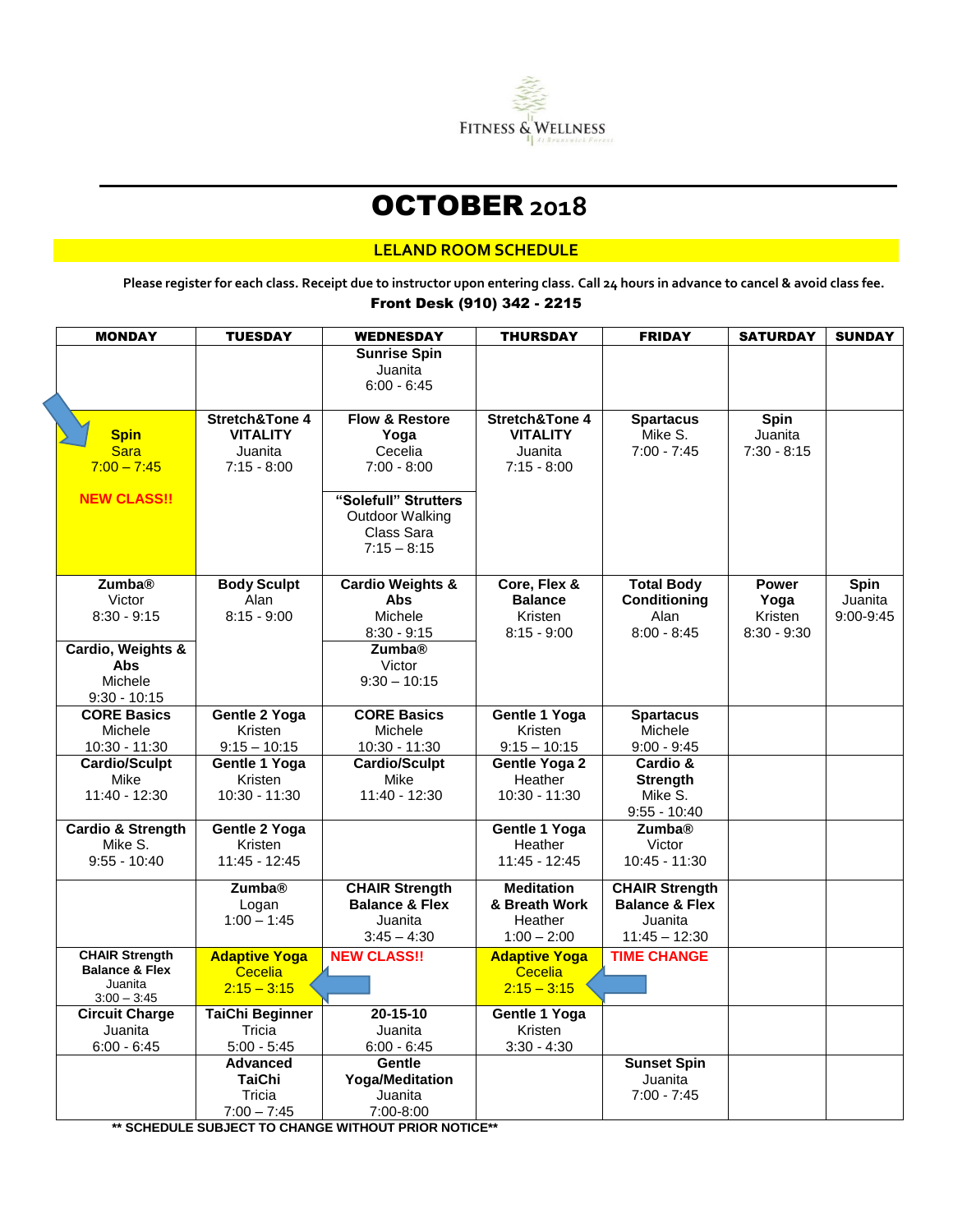| 20-15-10 - Intermediate Level                                              | Tai Chi - Experienced - Intermediate to Advanced                               |  |  |  |
|----------------------------------------------------------------------------|--------------------------------------------------------------------------------|--|--|--|
| Cardio, strength & core conditioning work out set to motivational          | Prerequisite: Beginner class. Taught at a more advanced pace                   |  |  |  |
| music. Burn calories, tone and have fun!                                   | than Tai Chi for Health.                                                       |  |  |  |
| 20 minutes cardio, 15 minutes strength, 10 minutes core                    | Total Body Conditioning - Intermediate to Advanced Level                       |  |  |  |
| <b>Body Sculpt-Intermediate to Advanced Level</b>                          | Increases endurance, strength and tone in a timed-station format               |  |  |  |
| Tabata segments are divided up into 20 seconds of hard work                | combining cardio, weights & mat work. The circuit format allows                |  |  |  |
| followed by 10 seconds of active rest. Classes will focus on               | participants to work at their own level. Mat work.                             |  |  |  |
| plyometric/high intensity aerobics, core, and strength. Some mat           | Yoga - Adaptive - All Levels                                                   |  |  |  |
| work.                                                                      | Any level of physical disability, including impaired mobility, &               |  |  |  |
| <b>Cardio/Sculpt - Advanced Beginner to Intermediate</b>                   | balance. Traditional yoga poses will be "adapted" for the                      |  |  |  |
| Total body experience using weights, bands, balls, magic circles,          | individual's level of fitness and ability. Mat or chair work.                  |  |  |  |
| and more. A great way to get moving! No mat work.                          | Yoga - Flow & Restore - All levels                                             |  |  |  |
| Cardio & Strength - Beginner/Advanced Beginner                             | Combines the energy of a flow class with the gentle opening of                 |  |  |  |
| If you're just starting to exercise, a great way to get moving! A          | longer-held, deeply stretching postures. We will warm up and                   |  |  |  |
| non-impact class geared towards the active older adult and                 | loosen the body with a fun and invigorating Vinyasa practice                   |  |  |  |
| designed to strengthen, tone, and balance the entire body                  | before settling into a deeper, restorative sequence targeting the              |  |  |  |
| utilizing bodyweight movements, light weights, & bands.                    | connective tissues.                                                            |  |  |  |
| Emphasis on core, arms, glutes, & thighs. Includes mat work.               | Yoga - Gentle/Meditative - All Levels                                          |  |  |  |
| Cardio, Weights & Abs- Intermediate to Advanced Level                      | Class starts with breath & gentle yoga on MAT to promote                       |  |  |  |
| Low or high impact cardio combined with dumbbell and mat                   | flexibility, balance, enhance circulation and strength. 2 <sup>nd</sup> 1/2 of |  |  |  |
| work.                                                                      | class is Meditation. Transcend the endless chatter of the mind to              |  |  |  |
| <b>CHAIR Strength, Balance &amp; Flexibility- Beginner</b>                 | calmness, clarity of the mind, increasing powers of                            |  |  |  |
| Chair class. Perfect for balance issues, recent injury/ surgery, or        | concentration, finding a softer focus and improving sleep.                     |  |  |  |
| for the senior population. Stay active and independent.                    | <b>Yoga - Gentle 1 - Beginner to Experienced Beginner</b>                      |  |  |  |
| Decreases risk of injury, improves balance & coordination,                 | A gentle journey on the mat: Reduce stress, stretch                            |  |  |  |
| maintains muscular strength, enhances flexibility.                         | limbs/muscles, calm the mind, balance, breathe, and enhance                    |  |  |  |
| Circuit Charge - Intermediate Level                                        | circulation                                                                    |  |  |  |
| Intense low or high impact cardio and strength training. Work out          | <u>Yoga - Gentle 2</u> – Experienced Beginner to Intermediate                  |  |  |  |
| consists of timed circuit or stations.                                     | Review basic poses & work on more challenging poses. Class                     |  |  |  |
| <b>CORE Basics - Beginner to Intermediate Level</b>                        | begins on mat, guided thru yoga poses invigorating the body                    |  |  |  |
| Abdominal and Back Strength - a class which may use just your              | with increased strength, flexibility and range of motion. Special              |  |  |  |
| bodyweight, balance balls or medicine balls either on mats or              | attention is paid to finding proper alignment while working on                 |  |  |  |
| balance equipment.                                                         | balance & strength.                                                            |  |  |  |
| CoreFlex&Balance - Advanced Beginner to Intermediate                       | Yoga - Meditation & Breath Work - Done in chair or yoga                        |  |  |  |
| Targeting the core, improves balance & flexibility through                 | blanket. Find a softer focus to your day. Beginners to practiced               |  |  |  |
| dynamic stretches and poses. Mat work.                                     | meditators will benefit from this class. Each class will consist of            |  |  |  |
| <b>Pilates - Advanced Beginner to Intermediate Level</b>                   | guided breath work and guided meditation in a variety of styles                |  |  |  |
| Core conditioning class to improve posture and balance by                  | to help us to increase mindfulness and broaden a sense of                      |  |  |  |
| strengthening the abdominal and low-back area. Strengthens                 | peace, calm and compassion. This class is accessible to all!                   |  |  |  |
| upper and lower body with body weight or small equipment.                  | Bring harmony and balance to your body and mind.                               |  |  |  |
| "Soulfull" Strutters - Beginner to Intermediate                            | <u>Yoga - Power</u> - Intermediate to Advanced                                 |  |  |  |
| Are you stuck on the couch? Let's get you up & moving!                     | An empowering practice harnessing strength, flexibility and                    |  |  |  |
| Instructor-led outdoor walking with light calisthenics to improve          | balance synchronized to the breath.                                            |  |  |  |
| endurance with the goal of increasing pace & distance.                     | Zumba® - Advanced Beginner to Intermediate                                     |  |  |  |
| Appropriate walking shoes. No open toe shoes/sandals. Meet in              | Latin & int'l dance creating a dynamic work out! The routines                  |  |  |  |
| lobby.                                                                     | feature aerobic/fitness interval training with a combination of fast           |  |  |  |
| Spartacus - Advanced Beginner to Intermediate Level                        | and slow rhythms that tone and sculpt the body.                                |  |  |  |
| Challenging weight training designed to build lean muscle and              | <b>Stretch &amp; Tone for VITALITY - Beginner to Adv'd Beginner</b>            |  |  |  |
| torch fat. Some mat work or modifications made if mat work not             | In a peaceful environment without music, Co-ed fitness program                 |  |  |  |
| feasible. Featured in Men's Health Magazine. Mat work.                     | is designed for golfers & all others exploring fitness. With                   |  |  |  |
| <b>Spin- All Levels</b>                                                    | intent, your instructor will guide you through movements to                    |  |  |  |
| A high energy workout using the Keiser M3 indoor cycle.                    | enhance flexibility, balance, & muscle tone. Class concludes with              |  |  |  |
| <b>Sunrise Stretch- Beginner to Advanced Beginner</b>                      | CORE conditioning component on mat.                                            |  |  |  |
| A mellow start to the day increasing blood flow, circulation, &            |                                                                                |  |  |  |
| flexibility with gentle stretching on a mat.                               |                                                                                |  |  |  |
| Tai Chi For Health - Beginner to Intermediate                              |                                                                                |  |  |  |
| Series of slow movements helping with circulation, balance &               |                                                                                |  |  |  |
| awareness of our body becoming in synch with our minds. It is              |                                                                                |  |  |  |
| thousands of years old but very applicable and helpful in 21 <sup>st</sup> |                                                                                |  |  |  |
| century living. Can be done seated or standing and will be                 |                                                                                |  |  |  |
| geared towards the group's needs and interests.                            |                                                                                |  |  |  |
|                                                                            |                                                                                |  |  |  |